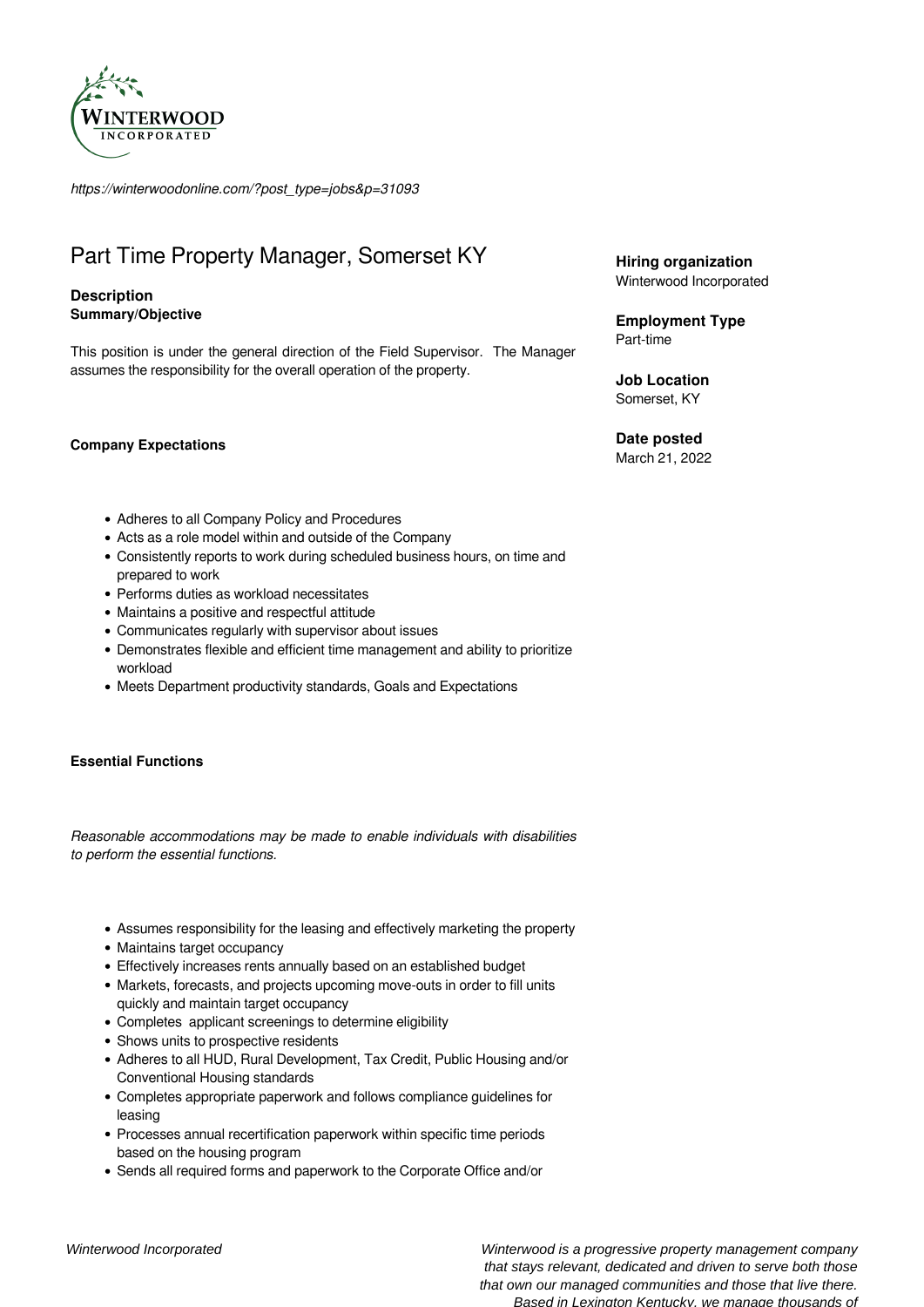Government Agencies

- Oversees make ready process and follows up with maintenance staff as needed
- Responsible for collecting and depositing rent payments
- Keeps accurate ledgers for rent and deposits
- Issues late notices and files evictions as necessary
- Maintains tenant files
- Ensures unit inspections are completed and submitted
- Meets goal of 95%/above average on state property inspections
- Ensures that property is clean and well maintained by maintenance and inspects grounds daily
- Assigns work orders to maintenance and follows up when complete
- Investigates and resolves tenant complaints and concerns
- Purchases supplies and maintains inventory controls for all capital and noncapital items for cost-effective operations
- Coordinates special projects as directed by the Property Supervisor and **Owner**
- Responsible for alerting the Property Supervisor of any unusual occurrences and/or damages on property
- Enters time worked daily into time tracking system.

#### **Supervisory Responsibility**

Not Applicable

#### **Work Environment**

This job operates in a professional office typically in a property leasing office.

## **Physical Demands**

The physical demands described here are representative of those that must be met by an employee to successfully perform the essential functions of this job. While performing the duties of this job, the employee is required to stand; walk; sit; use hands to finger, handle, or feel objects, tools or controls; reach with hands and arms; climb stairs; talk or hear. The employee must occasionally lift or move office products and supplies, up to 25 pounds. Exposed to weather conditions prevalent at the time. Moderate noise level.

## **Position Type/Expected Hours of Work**

This is a full-time position. Days and hours of work are Monday through Friday, 8:30 a.m. to 4:30 p.m.

#### **Travel**

Travel in this role is minimal.

## **Preferred Education and Experience**

- 1. A high school diploma or GED with housing experience of no less than 1 year, or an equivalent combination of education and experience.
- 2. Bachelor's Degree a plus but not required
- 3. 2-4 years of Property Management Experience
- 4. Proficient computer skills required